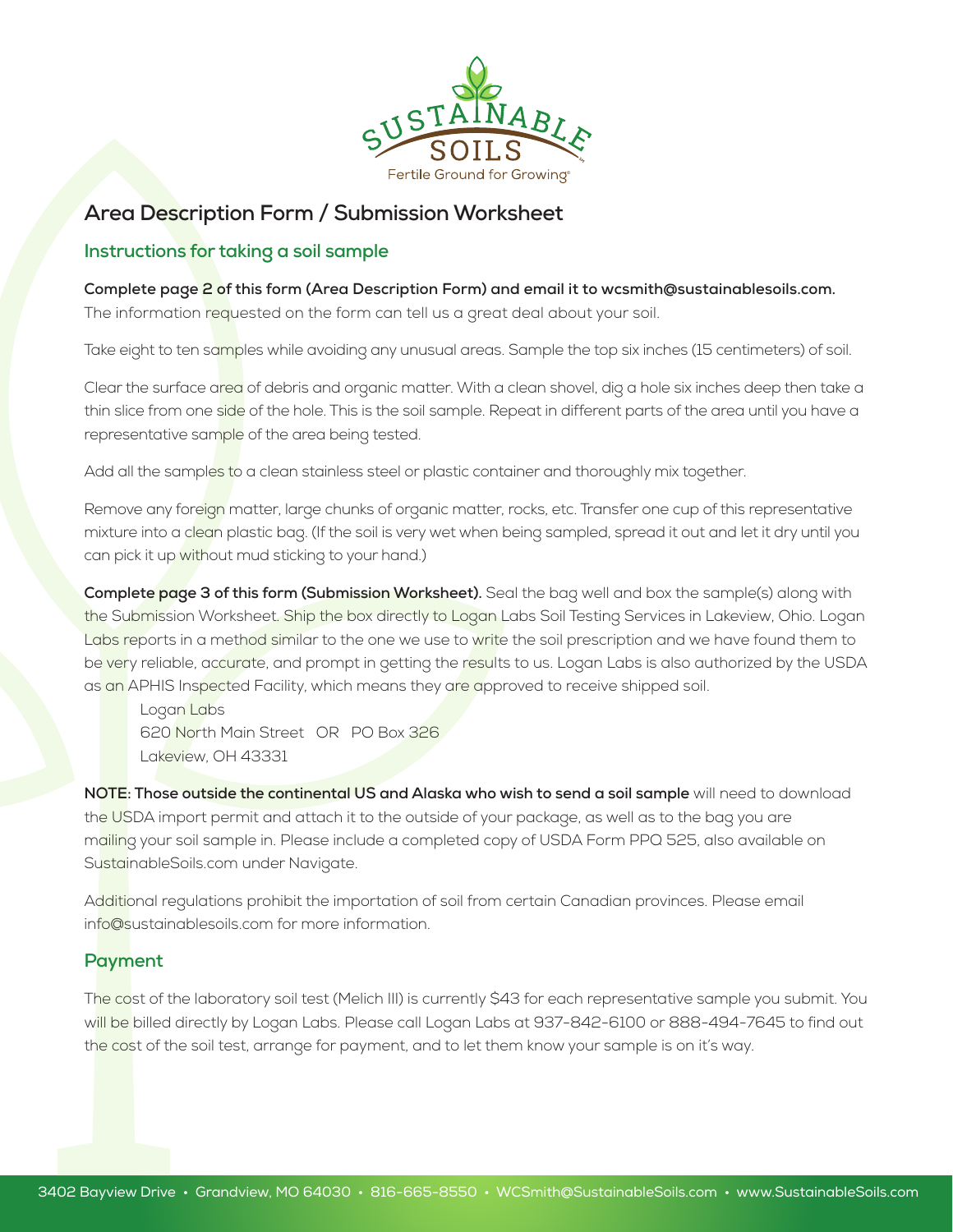| <b>Area Description Form</b>                                                                  | Project Number:                        |
|-----------------------------------------------------------------------------------------------|----------------------------------------|
| Complete and email to this page only to:                                                      | (Office use only)                      |
| WCSmith@SustainableSoils.com                                                                  |                                        |
| Submitted By:                                                                                 | Date:                                  |
| Area name (i.e. vegetable garden, north pasture, field 2, etc.):                              |                                        |
|                                                                                               |                                        |
| Email address:                                                                                |                                        |
| City, State/Province, Country (for climate purposes):                                         |                                        |
|                                                                                               |                                        |
| Overall size of area sampled:                                                                 |                                        |
| Sampling depth (6 inches [15 centimeters] is best):                                           |                                        |
| Approximate soil texture (circle one):<br>Pure<br>2<br>3<br>$\overline{4}$<br>5<br>1<br>Sand  | 6<br>7<br>8<br>9<br>10<br>Pure<br>Clay |
| Soil source (circle one):                                                                     |                                        |
| Native subsoil<br>Native topsoil                                                              | Imported topsoil<br>Imported Subsoil   |
| Crop to be grown (i.e. flowers/shrubs, vegetable, cover crop, hay, etc.):                     |                                        |
|                                                                                               |                                        |
|                                                                                               |                                        |
|                                                                                               |                                        |
| No<br>New planting area?<br>Yes                                                               | If no, number of years in present use: |
| Fertilizers or amendments used in the past two years (include organic compost and/or manure): |                                        |
|                                                                                               |                                        |
|                                                                                               |                                        |
| Weedy growth?<br>Yes<br>No                                                                    | If yes, list the types of weeds:       |
| Other comments or questions:                                                                  |                                        |

2